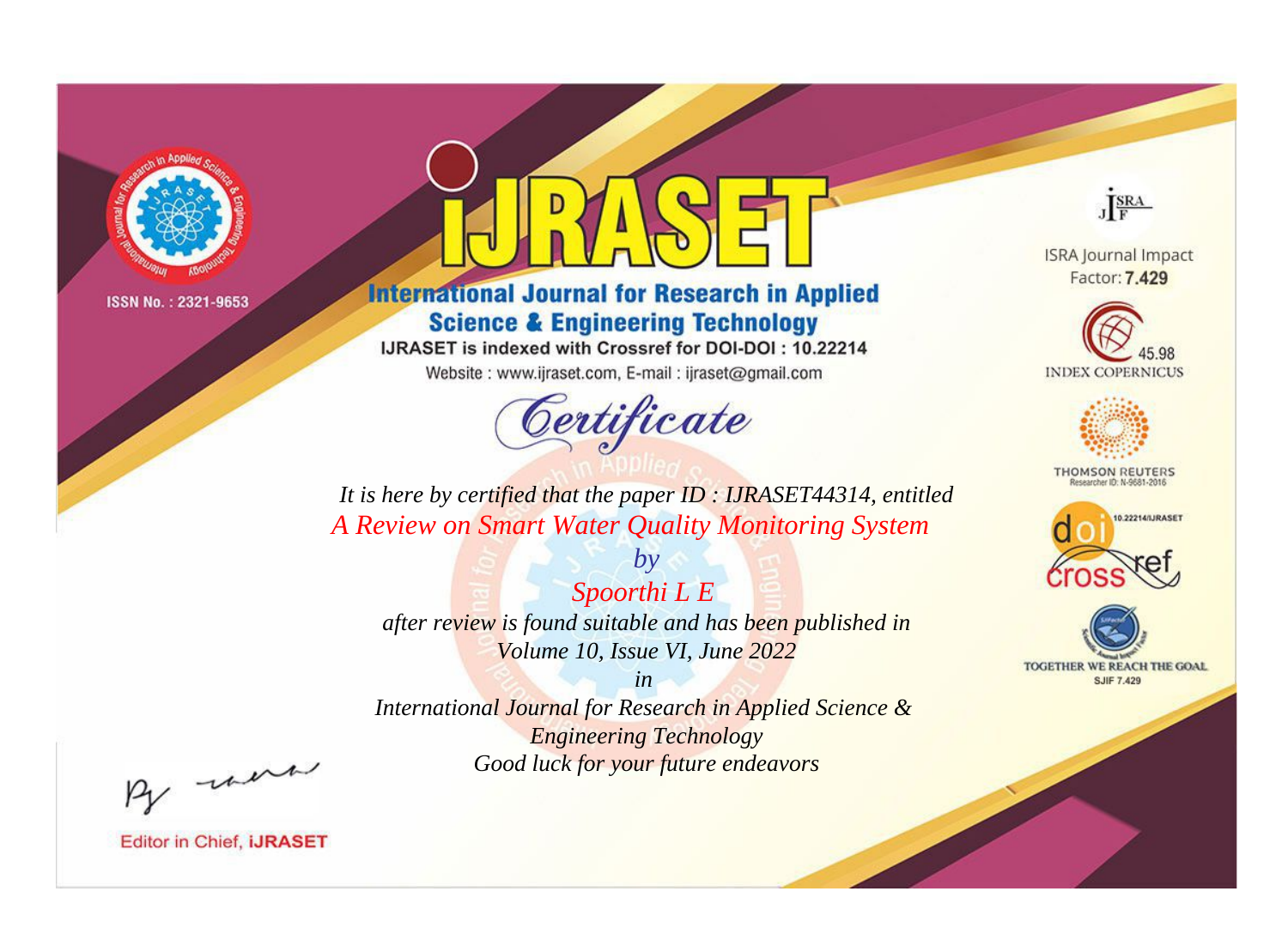

# **International Journal for Research in Applied Science & Engineering Technology**

IJRASET is indexed with Crossref for DOI-DOI: 10.22214

Website: www.ijraset.com, E-mail: ijraset@gmail.com



JERA

**ISRA Journal Impact** Factor: 7.429





**THOMSON REUTERS** 



TOGETHER WE REACH THE GOAL **SJIF 7.429** 

It is here by certified that the paper ID: IJRASET44314, entitled A Review on Smart Water Quality Monitoring System

Nikhitha Kashyap after review is found suitable and has been published in Volume 10, Issue VI, June 2022

 $b\nu$ 

 $in$ International Journal for Research in Applied Science & **Engineering Technology** Good luck for your future endeavors

By morn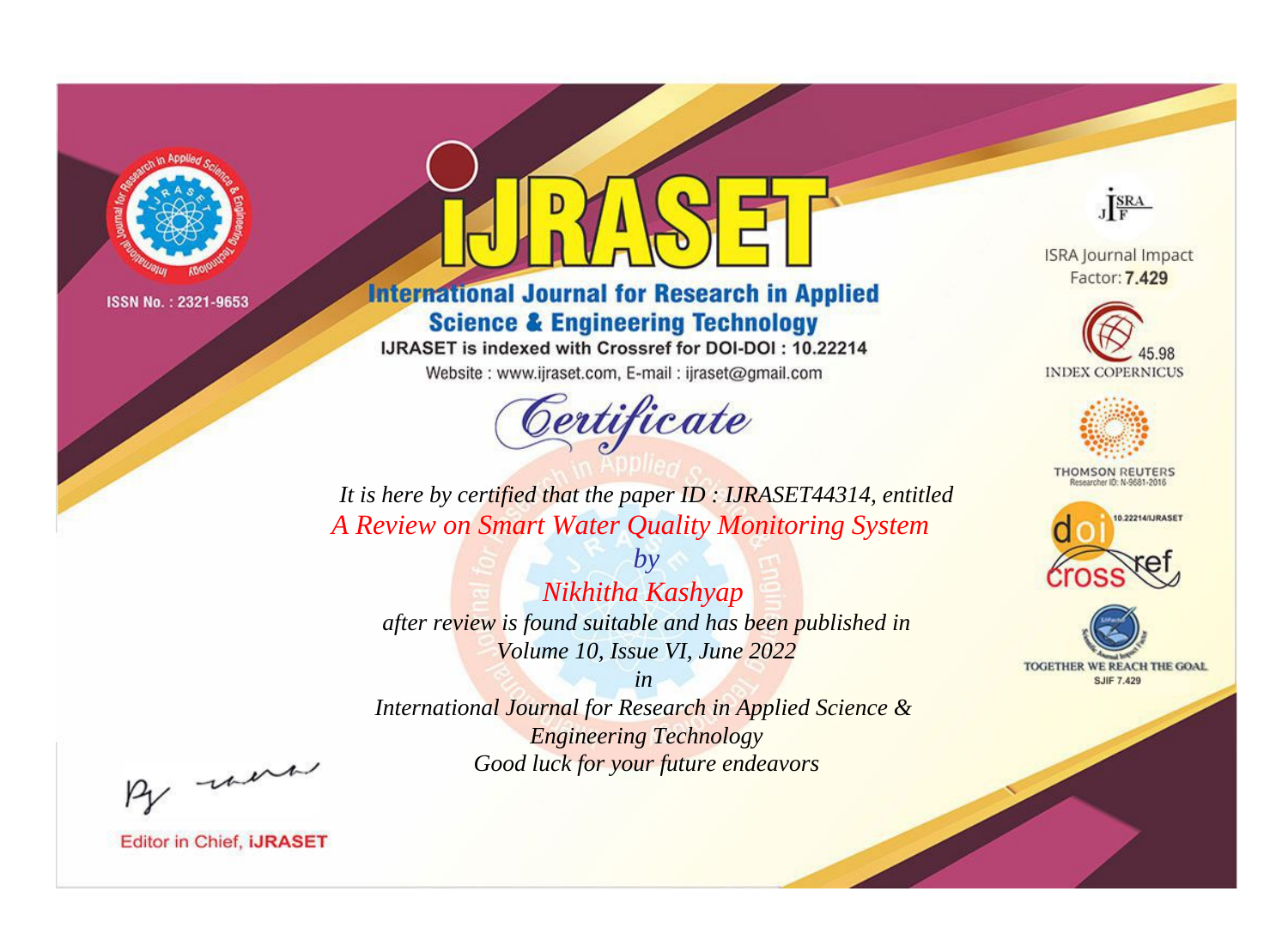

# **International Journal for Research in Applied Science & Engineering Technology**

IJRASET is indexed with Crossref for DOI-DOI: 10.22214

Website: www.ijraset.com, E-mail: ijraset@gmail.com



JERA

**ISRA Journal Impact** Factor: 7.429





**THOMSON REUTERS** 



TOGETHER WE REACH THE GOAL **SJIF 7.429** 

*It is here by certified that the paper ID : IJRASET44314, entitled A Review on Smart Water Quality Monitoring System*

*Rajatha B after review is found suitable and has been published in Volume 10, Issue VI, June 2022*

*by*

*in* 

*International Journal for Research in Applied Science & Engineering Technology Good luck for your future endeavors*

By morn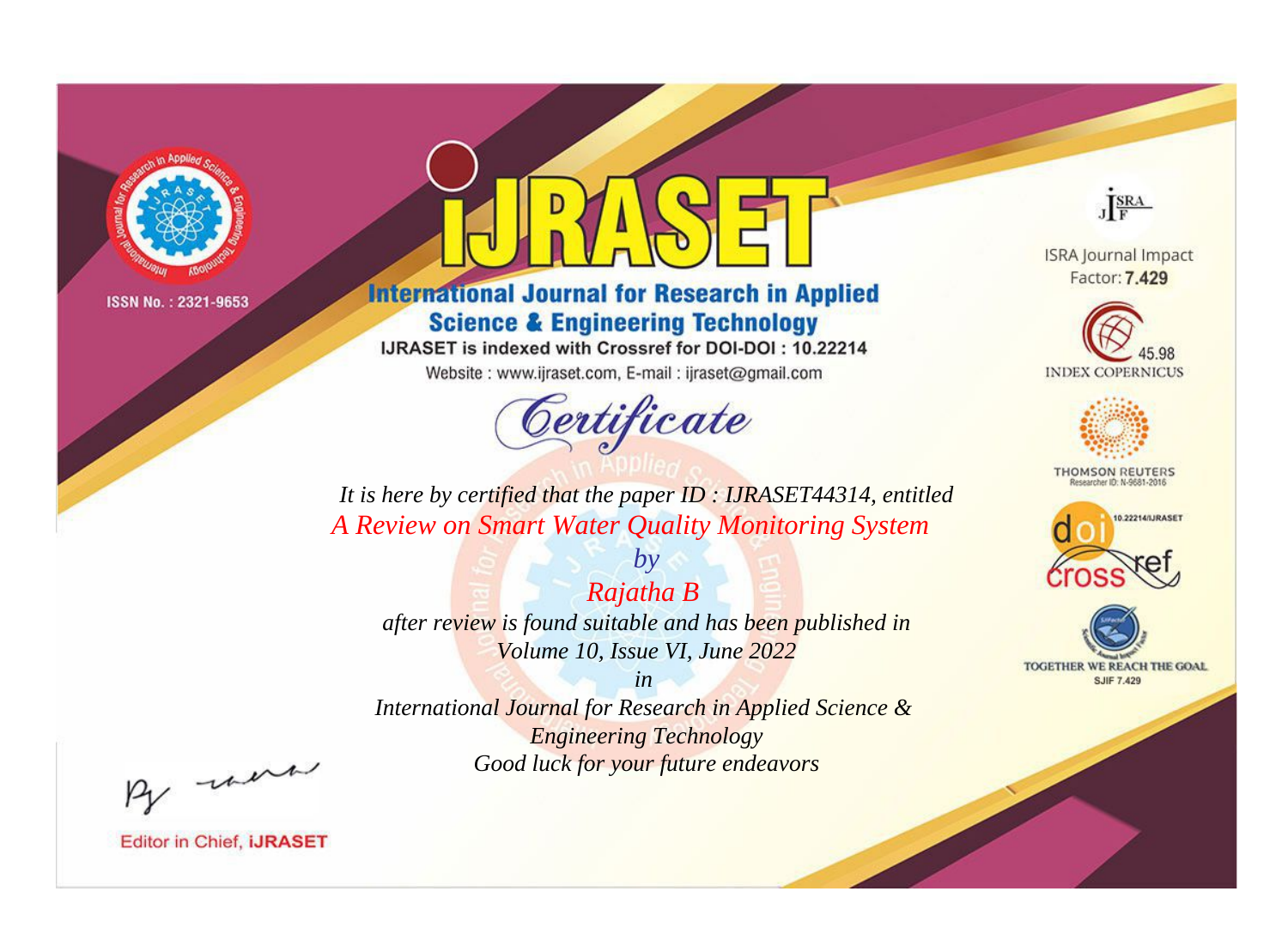

# **International Journal for Research in Applied Science & Engineering Technology**

IJRASET is indexed with Crossref for DOI-DOI: 10.22214

Website: www.ijraset.com, E-mail: ijraset@gmail.com



JERA

**ISRA Journal Impact** Factor: 7.429





**THOMSON REUTERS** 



TOGETHER WE REACH THE GOAL **SJIF 7.429** 

*It is here by certified that the paper ID : IJRASET44314, entitled A Review on Smart Water Quality Monitoring System*

*Priyanka M H after review is found suitable and has been published in Volume 10, Issue VI, June 2022*

*by*

*in* 

*International Journal for Research in Applied Science & Engineering Technology Good luck for your future endeavors*

By morn